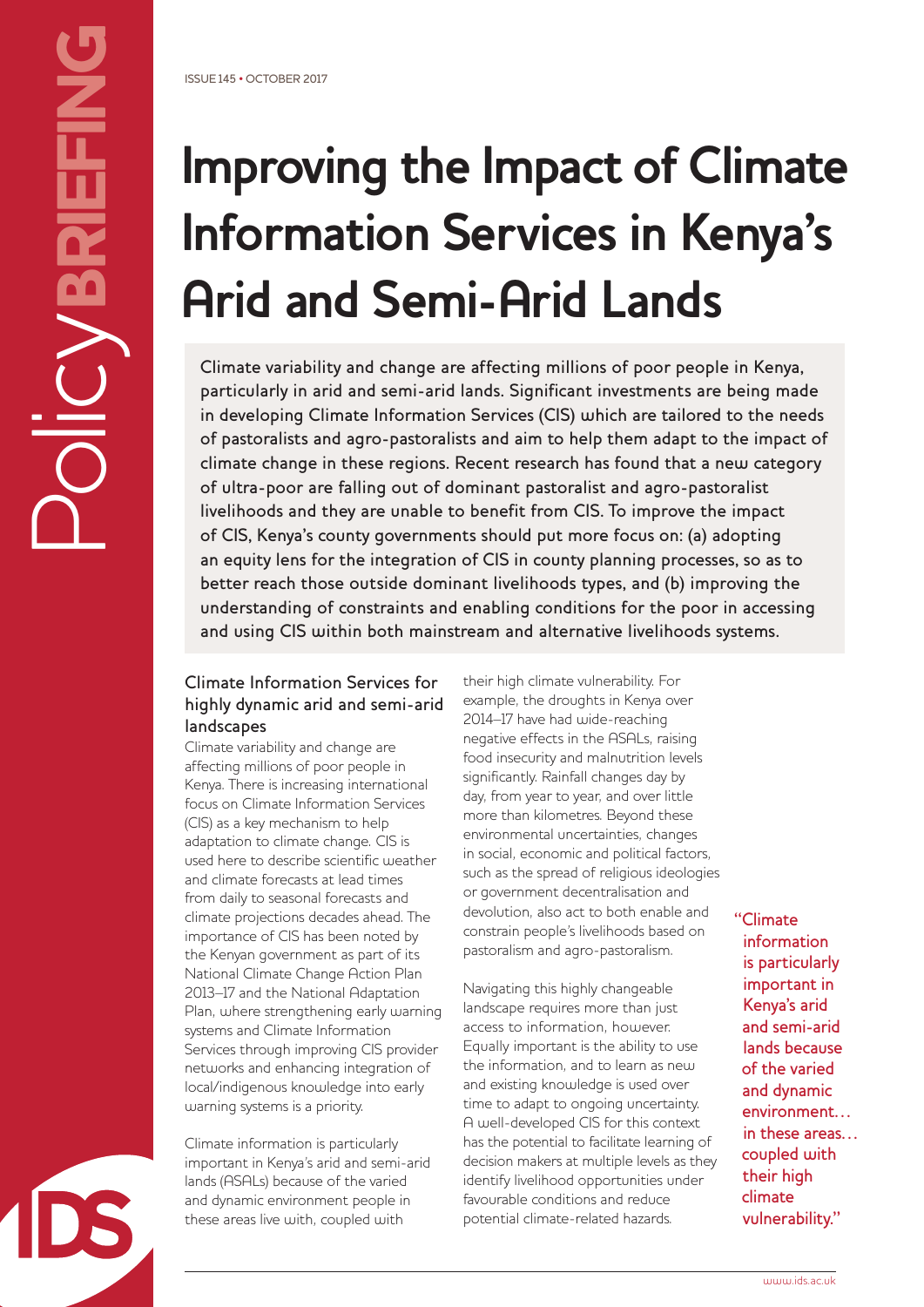One key finding from recent research conducted in the ASAL regions of Isiolo and Kitui found that, when aiming to reach the most vulnerable, equity in the way climate information is developed, delivered and used is particularly important. The research uncovered the challenges that the poorest pastoralist and agro-pastoralist households face in accessing and using climate information to sustain and enhance their livelihood opportunities. The ability to use and learn from climate information has significant social dimensions through the development and imposition of societal norms and traditions, and through shared decisions around the public goods of pasture and water resources. Importantly, the position of people in society and the amount of assets and information they have access to, also influence their ability to act upon CIS and navigate uncertainty.

## Case study 1

## Access to and use of climate information among the poor in Isiolo

For the Borana in Isiolo County, pastoralism remains important not simply as a livelihood strategy, but as an identity that links them to the land and shapes their social interactions. The ability to benefit from CIS is therefore closely linked to people's involvement with pastoralism. Over recent years, a combination of recurrent and prolonged droughts, occurring within a changing social and economic context for pastoralists (such as rangeland fragmentation, sedentarisation and commercialisation of livestock) have all but wiped away any productive assets of the poorest groups, driving them deeper into poverty. Unlike households defined by communities as wealthier (*ufurabula* and *dures*) that can use their resource base to buffer shocks and bounce back after disasters, the poorest are left to survive on external relief and support. Traditional social protection mechanisms, which in the past saw wealthy households with large herds donate livestock to support poor households, have weakened and are no longer able to sustain the poor.

Because of these changes, a growing population of poor in rural Isiolo are failing to meet their daily needs through the dominant pastoralist livelihood system. Instead, they increasingly rely on alternative strategies such as charcoal burning, firewood collection and working as labourers for wealthier households. In some cases, they are seeking

alternative income-generating activities through self-help groups that allow them to pool resources and share risks across multiple households. In these cases, CIS could be of considerable help in informing collective decisions and investments.

Through analysis of social interactions in formal settings such as community meetings, and informal settings of different household types in Isiolo, the study shows how social differences directly determine access to and use of CIS. Wealthier households have links to a number of government agencies, including the Kenya Meteorological Department, through personal contact with extension agents who provide CIS. They also have access to seasonal and monthly forecasts through the internet and media on their mobile phones. Through traditional and now evolved collective decision-making processes, pastoralists agree on the management of pasture and water to maximise productivity on the rangeland. These processes are central to the pastoralist way of life and collective management of natural resources, and importantly, remain the only formally acknowledged space for CIS to support decision-making.

By contrast, the ultra-poor are not part of these collective processes, because they are not directly engaged in pastoralism. Their interactions are with those who provide them with daily subsistence, such as business owners and wealthy households who might employ them to do odd jobs. These are, therefore, also their sources of information, which could potentially include climate information. The research shows, however, that the ultra-poor are currently not able to make use of CIS to improve their livelihoods, because it is focused only on pastoralist decision-making.

#### Case study 2

## Access to and use of climate information among poor farmers in Kitui

In Kitui, most people depend on agropastoralist and farming livelihoods. Much effort has been devoted to the development of seasonal rainfall forecasts, to help farmers in the county make better decisions on what to grow under different seasonal climatic conditions. This has resulted in an extensive mobile delivery network for climate information, such that farmers working with the Ministry of Agriculture and in a formalised "Equity in the way climate information is developed, delivered and used is particularly important."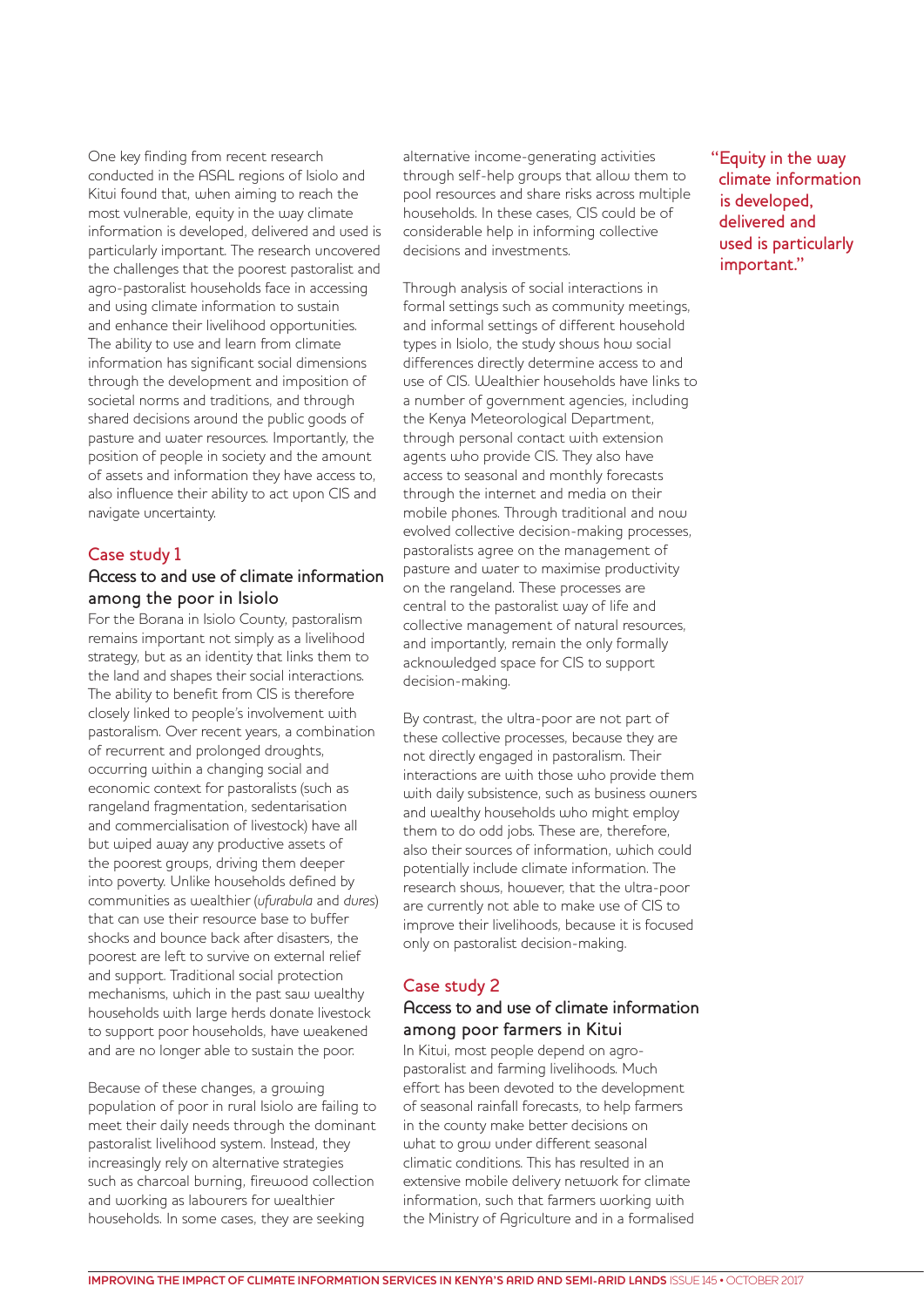group have access to daily and monthly forecasts as well as related agro-advisory services geared to help them make informed decisions on crops and livestock.

Analysis of CIS and social interactions in Kitui showed similarities with the situation in Isiolo, but with some nuances. Like in Isiolo, wealthier households in Kitui are connected to external actors, including government and value chain actors (such as agricultural input suppliers and motor vehicle dealers) and have good access to agro-advisory services. Poorer households, on the other hand, were found to be less connected to outside actors but linked to those who provide direct support to them, such as NGOs and churches. In some communities, NGOs have supported development of community-based organisations (CBOs) as an approach to extension service delivery. These CBOs are formed of self-help groups that come together and select representatives to constitute the CBO. This structure, together with the NGO links to the Ministry of Agriculture and Kenya Meteorological Department, acts as a vehicle for climate information to be delivered to those organised in self-help groups.

There, is, however, a group of ultra-poor who are not organised and working in self-help groups. If someone has less than three acres of land, they are unable to sustain themselves from their land alone. They therefore rely largely on casual labour offered by wealthier households for income, which in turn means that during the planting season they are occupied on other people's land and unable to make the most of their own. Alternatively, they depend on exploitation of natural resources like charcoal burning, and relief food and support as their safety net.

Yet even for those who do have access to forecasts, questions remain about how useful they are, particularly for the poorest farmers. These questions arise due to the inherently uncertain nature of forecasts and the uncertainty in how forecasts relate to eventual yields (see Box 1).

Research shows that whether farmers choose to grow a crop most suited to the conditions with highest probability, or grow crops most suited to each of the different conditions they continue to risk some crop failure. This uncertainty necessitates users to think about trade-offs between different options and the

# Box 1: Are seasonal forecasts useful?

While seasonal forecasts have some skill in predicting total rainfall they tell us little about how the rain will be distributed within the season. Model simulations of maize using different rainfall distributions based on data from Kitui, showed that without this information farmers gain little benefit in knowing that the upcoming season's rainfall will be below normal or normal. While yields for above normal rainfall are higher they are spread over a large range and so may still present too risky an option for poor farmers. Applying the same method to pigeon pea shows even less difference in the range of yields under the different seasonal totals.

risks they are willing and able to take. A poor farmer with very little land, little surplus to fall back on and a need to feed their family that season, might take a different strategy to a wealthy farmer who might be focused on gain over the long run. What matters for the poorest farmers, therefore, is not just having access to the forecast, but being able to use it and learn from it over time.

## What does this mean for support to CIS at county levels?

As Kenya's counties endeavour to meet the legal requirements of mainstreaming climate change, CIS is one important component that needs to be integrated into the County Integrated Development Plans (CIDPs). The Climate Change Act 2016 provides the legal framework on which climate activities will be anchored and mainstreamed at national, sectoral and county levels. It defines mainstreaming as 'the integration of climate change actions into decision-making and implementation of functions by the sector ministries, state corporations and county governments'. It creates the Climate Change Council chaired by the president that will provide strategic directions on climate change activities and the Climate Change Directorate that will provide technical support and coordinate climate change activities across government and all non-state actors.

The Climate Change Directorate in collaboration with the Ministry of Devolution and Planning developed climate change mainstreaming guidelines specifically targeting the development of Medium Term Plan III (MTP) (2018–22) at the national level and the CIDPs (2018–22) at the county level. "What matters for the poorest farmers … is not just having access to the forecast, but being able to use it and learn from it over time."